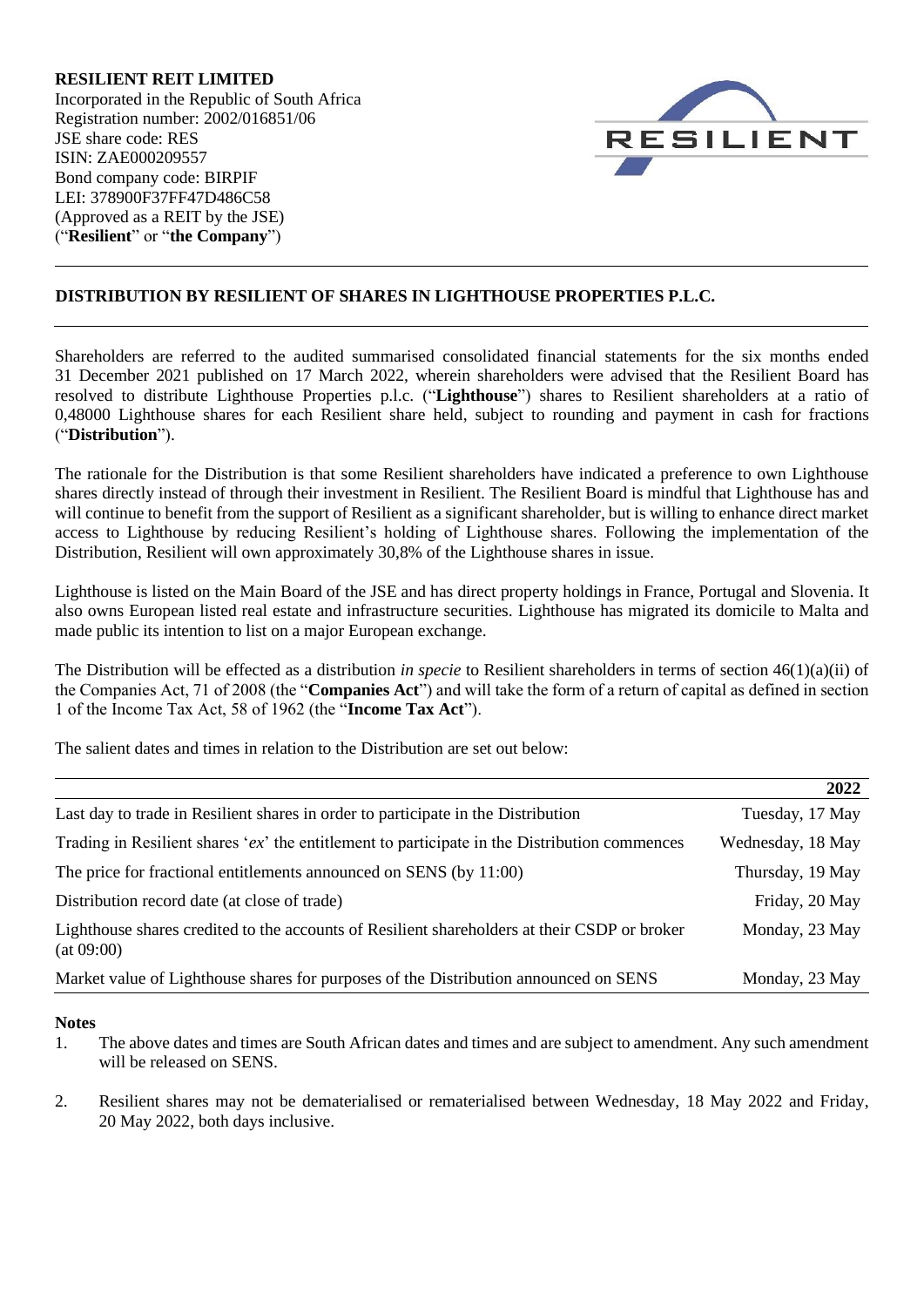### **Implementation of the Distribution**

Pursuant to the Distribution, Resilient will distribute 190 741 186 Lighthouse shares to Resilient shareholders at a ratio of 0,48000 Lighthouse shares for every one Resilient share held on the record date. Documents of title in respect of Resilient shares held are not required to be surrendered in order to receive Lighthouse shares pursuant to the Distribution.

In implementing the Distribution, Resilient is required to apply the JSE's rounding principle. As such, if a Resilient shareholder becomes entitled to a fraction of a Lighthouse share arising from the Distribution, such Lighthouse share will be rounded down to the nearest whole number, resulting in the allocation of whole Lighthouse shares and a cash payment for the fraction. The value of such cash payment will be the volume-weighted average traded price of Lighthouse shares less 10% on the first day Resilient shares trade *'ex'* the entitlement to receive the Distribution, being Wednesday, 18 May 2022, and will be announced on SENS on Thursday, 19 May 2022 by 11:00.

Pursuant to the implementation of the Distribution, Resilient will remain compliant with its loan covenants.

The Distribution is not subject to shareholder approval.

## **Dematerialised shareholders**

Dematerialised Resilient shareholders need not take any action in order to receive the Lighthouse shares to which they are entitled pursuant to the Distribution. Dematerialised shareholders will receive 0,48000 Lighthouse shares for every one Resilient share held on the record date, credited to their CSDP or broker account at the commencement of trade on Monday, 23 May 2022.

## **Certificated shareholders**

Certificated Resilient shareholders are required to move their Resilient shares into the dematerialised environment in order to take delivery of the Lighthouse shares to which they are entitled.

If they have not done so on or before the record date, the Lighthouse shares to which certificated shareholders are entitled will be delivered to accounts in the name of the shareholders with the transfer secretaries, which will hold such shares in escrow for and on such shareholders' behalf. In this regard, certificated shareholders will be deemed to have concluded a custody agreement with the transfer secretaries, which establishes a business relationship with the transfer secretaries in respect of the escrow arrangement. A copy of the custody agreement is available on the transfer secretaries' website at www.jseinvestorservices.co.za.

Should certificated shareholders wish to subsequently claim their Lighthouse shares from the transfer secretaries, they will have to complete such forms as may, from time to time, be specified by the transfer secretaries for the purposes of stipulating a valid account with a CSDP or broker into which the Lighthouse shares are to be delivered. Upon receipt of an instruction to transfer the Lighthouse shares, and upon verifying a shareholder's entitlement thereto, they will be delivered into the specified account. Simultaneously with such delivery, the transfer secretaries will pay to the relevant shareholder any amounts accrued (including dividends) in respect of the Lighthouse shares while held in escrow and to which such shareholder is entitled in accordance with the custody agreement.

Certificated shareholders are advised to open an account with a CSDP or broker as soon as possible.

Should certificated shareholders not wish to open an account with a CSDP or broker, they may, by completing such forms as the transfer secretaries may require, instruct them to endeavour to sell the Lighthouse shares to which such shareholders are entitled and which are being held in escrow by the transfer secretaries, and remit the proceeds of such sale (net of applicable fees, expenses, taxes and charges) to the shareholders.

#### **Foreign shareholders**

The distribution of Lighthouse shares to foreign shareholders, in terms of the Distribution, may be affected by the laws of such foreign shareholders' relevant jurisdiction. It is the responsibility of any foreign shareholder to observe the applicable legal requirements in his/her/its relevant jurisdiction and to satisfy him/her/itself as to the full observance of the laws of the relevant jurisdiction or territory in connection with the Distribution, including obtaining requisite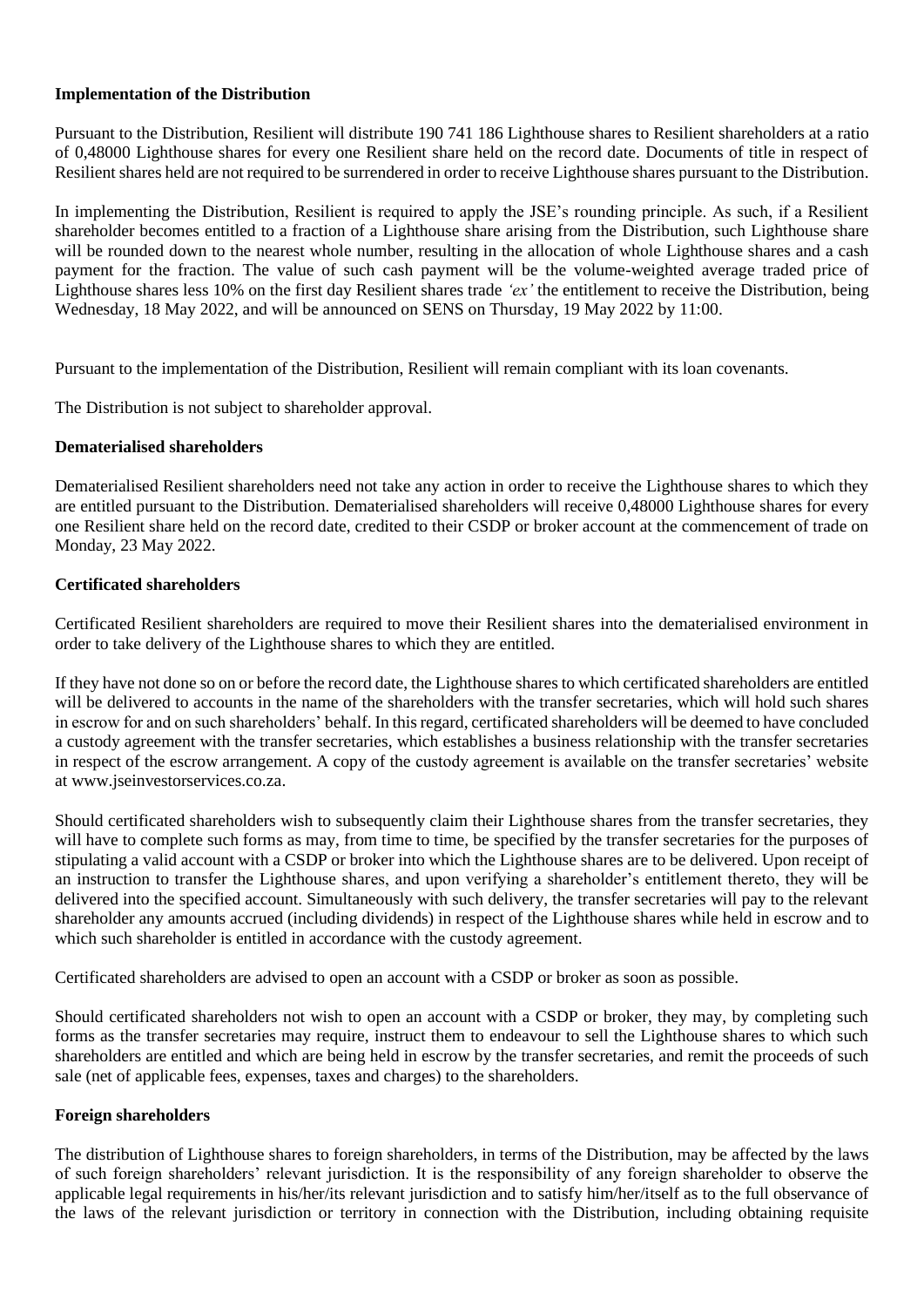governmental or other consents, observing any other requisite formalities and paying any issue, transfer costs or taxes due in such jurisdiction or territory. In the event that foreign shareholders have any doubts in this regard, they should consult their professional advisers. Resilient shareholders residing in the Common Monetary Area should be eligible to receive the Distribution but should consult their professional advisers in this regard.

Any foreign shareholder who is unable to receive Lighthouse shares, or any foreign shareholder that Resilient is not permitted to distribute Lighthouse shares to, on account of the laws of the jurisdiction of that shareholder, is an "excluded shareholder" and will not receive Lighthouse shares pursuant to the Distribution.

The Lighthouse shares to which any excluded shareholders are entitled pursuant to the Distribution will be aggregated and disposed of on the JSE by the transfer secretaries on behalf of and for the benefit of such excluded shareholders as soon as it is reasonably practicable following the Distribution, at the best price that can reasonably be obtained at the time of sale. Excluded shareholders will receive the average consideration per Lighthouse share to which they were entitled (net of transaction and currency costs) at which all excluded shareholders' Lighthouse shares were disposed of. The average consideration will be calculated and the consideration due to each excluded shareholder will be paid only once all shares have been disposed of.

All Resilient shareholders who are resident or whose registered addresses are in any country other than South Africa are deemed to be excluded shareholders unless such shareholders, on or before the record date:

- provide the transfer secretaries, either personally or through a representative or CSDP, with proof satisfactory to the transfer secretaries and the Resilient Board that they are entitled to receive the Lighthouse shares and therefore not an excluded shareholder; or
- contact the transfer secretaries to make an alternative arrangement.

CSDPs will be responsible for informing the transfer secretaries of all dematerialised shares held by them on behalf of excluded shareholders. The transfer secretaries will determine which certificated shareholders are excluded shareholders.

#### **Exchange control**

Lighthouse shares will not be freely transferable from the Common Monetary Area and must be dealt with in terms of the Exchange Control Regulations. The following summary of the Exchange Control Regulations is not comprehensive and is intended as a guide only. In the event that shareholders have any doubts in respect of their obligations in terms of the Exchange Control Regulations, they should consult their professional advisers.

#### **Emigrants from the Common Monetary Area**

Lighthouse shares received by Resilient shareholders who are emigrants from the Common Monetary Area and whose registered address is outside the Common Monetary Area will:

- in the case of dematerialised shareholders, be credited to their blocked share accounts at the CSDP controlling their blocked portfolios; or
- in the case of shareholders who have rematerialised their shares such that they are evidenced by a share certificate or other physical document of title, have their document of title endorsed "non-resident" in terms of the Exchange Control Regulations and sent to the authorised dealer in foreign exchange controlling their blocked assets.

The CSDP or broker will ensure that all requirements of the Exchange Control Regulations are adhered to in respect of their clients falling into this category of investor, whether shares are held in dematerialised or certificated form.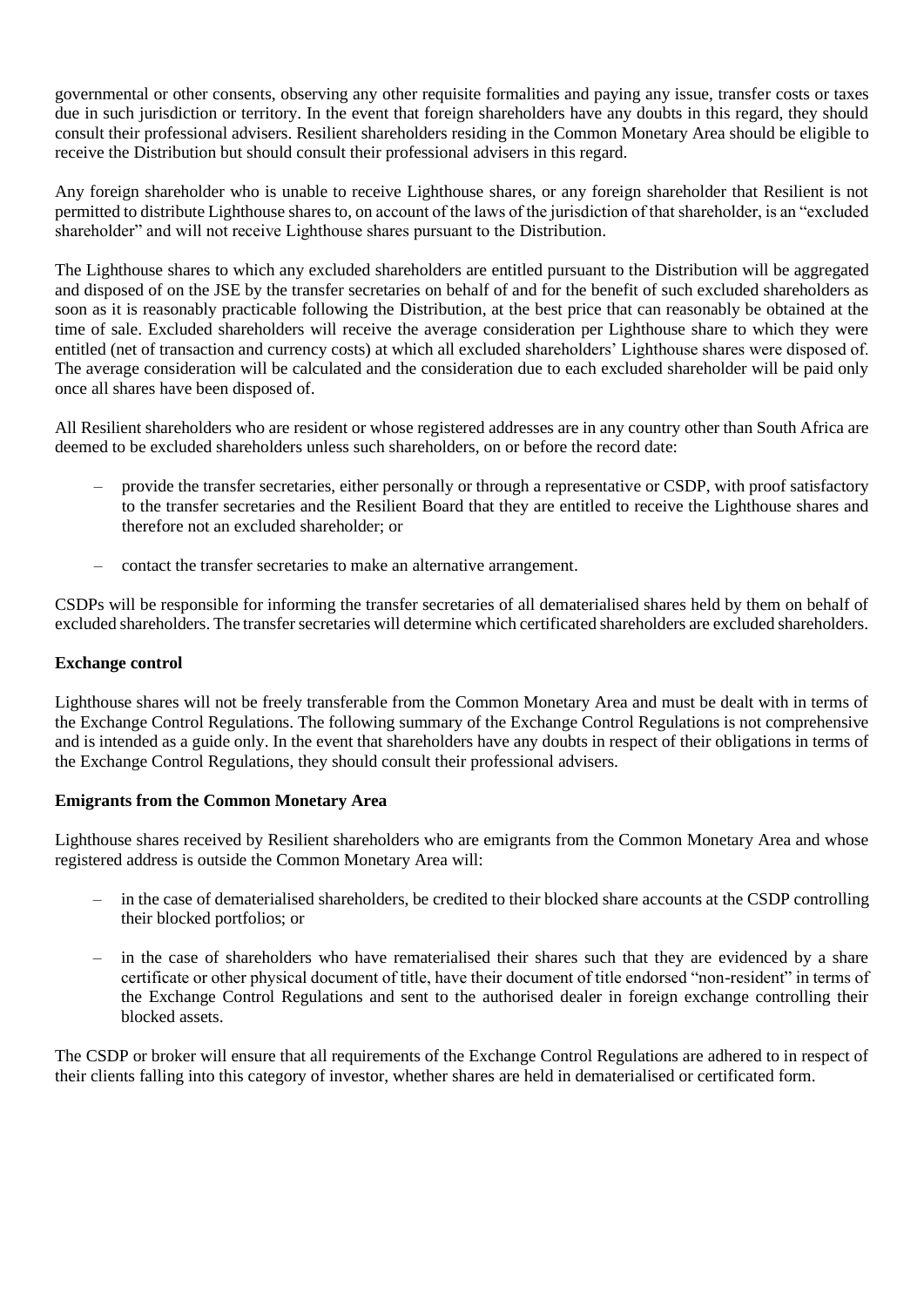#### **All other non-residents of the Common Monetary Area**

Lighthouse shares received by Resilient shareholders who are not residents of the Common Monetary Area and who have never resided in the Common Monetary Area and whose registered address is outside of the Common Monetary Area will:

- in the case of dematerialised shareholders, be credited to their share accounts at the CSDP controlling their portfolios; or
- in the case of shareholders who have rematerialised their shares such that they are evidenced by a share certificate or other physical document of title, be deposited with an authorised dealer in foreign exchange in South Africa nominated by such shareholder. It will be incumbent on the shareholder concerned to nominate the authorised dealer and to instruct the nominated authorised dealer as to the disposal of the relevant shares. If the information regarding the authorised dealer is not given, the Lighthouse shares will be held in trust for the shareholder concerned pending the receipt of the necessary information or instruction.

The CSDP or broker will ensure that all requirements of the Exchange Control Regulations are adhered to in respect of their clients falling into this category of investor, whether shares are held in dematerialised or certificated form.

## **Working capital statement**

The Resilient Board is of the opinion that, after considering the effect of the Distribution and all reasonably foreseeable financial circumstances of the Company:

- following the Distribution, the assets of the Company, as fairly valued, will equal or exceed the liabilities of the Company, as fairly valued; and
- it appears that the Company will be able to pay its debts as they become due in the ordinary course of business for a period of 12 months following the Distribution.

#### **Taxation considerations relating to the Distribution**

The summary below contains a high-level, generic discussion of the most relevant South African tax implications applicable to South African tax residents that hold Resilient shares.

The Distribution will be made in reduction of the contributed tax capital of Resilient and should constitute a "return of capital" as defined in section 1 of the Income Tax Act. The Distribution is accordingly not a dividend as defined in the Income Tax Act and will therefore not attract dividends tax.

Resilient shareholders who hold their shares as capital assets will be required in terms of paragraph 76B of the Eighth Schedule to the Income Tax Act to reduce the base cost of their Resilient shares with the amount of the Distribution (which should be the market value of the Lighthouse shares distributed to such shareholders). If the amount of the return of capital exceeds the base cost of the Resilient shares in the hands of the shareholders, the excess will constitute a capital gain in the hands of the shareholders and the shareholders must account for capital gains tax on such capital gain, unless the shareholders can rely on a capital gains tax exemption. Resilient shareholders who hold their shares as trading stock should obtain advice on the correct tax treatment of the return of capital.

The Distribution will qualify as a "transfer" as defined in section 1 of the Securities Transfer Tax Act No. 25 of 2007 and should be subject to securities transfer tax at a rate of 0,25% of the closing price of the Lighthouse shares on Friday, 20 May 2022.

The market value of the Lighthouse shares forming the subject matter of the Distribution will be announced on SENS on Monday, 23 May 2022.

The information provided above does not constitute tax advice and shareholders are advised to obtain appropriate advice from their professional advisers in this regard.